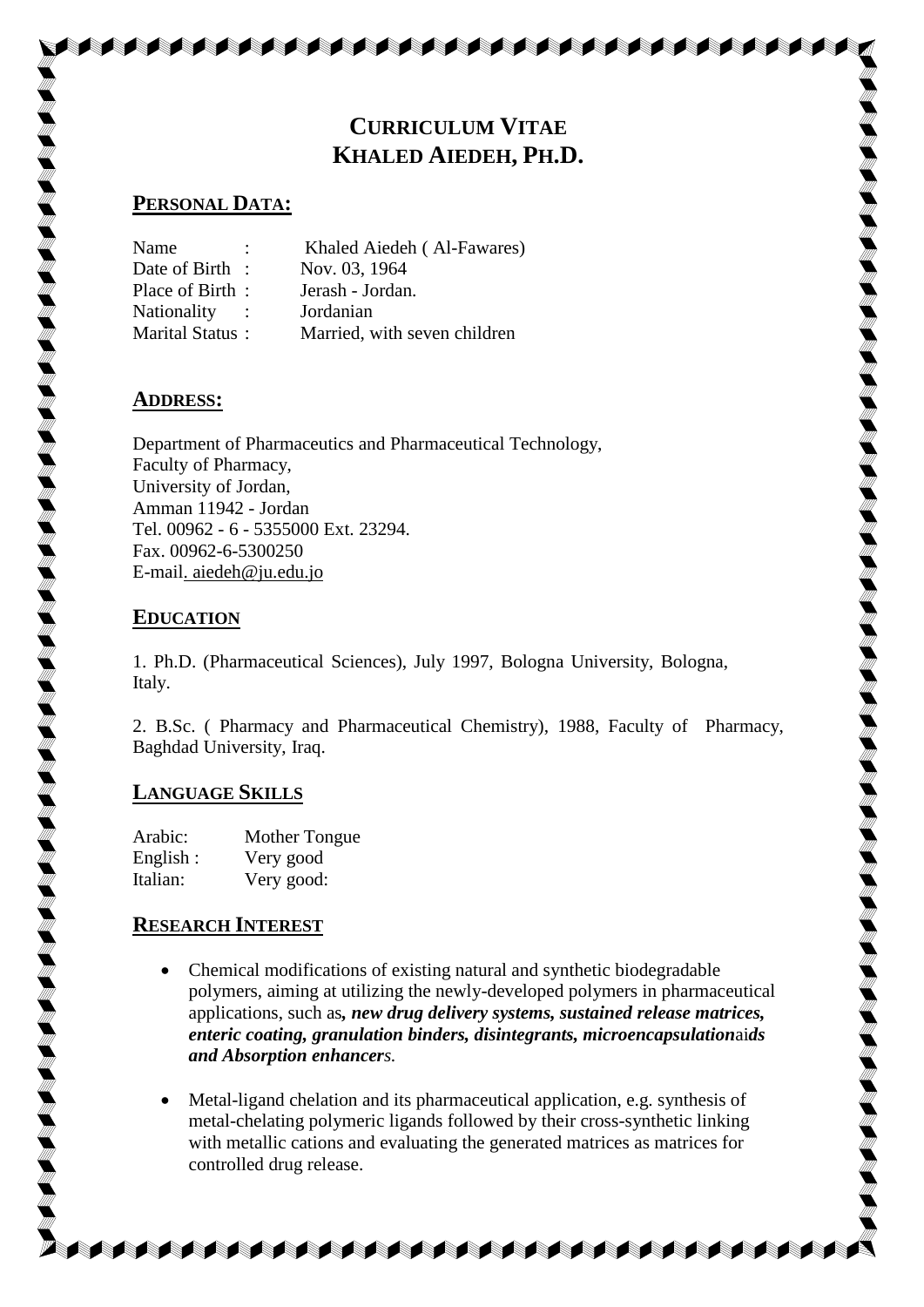- The use of molecular modeling to evaluate and predict the efficiency of different excipients in formulation.
- Development of controlled release dosage forms based on polymer-drug and polymer-polymer interaction.

**SAAAAAAAAAAAAAAAAAAAAAA** 

 Optimization of pharmaceutical formulations and processes using the design of experiment approach and response surface methodology.

# **TITLE OF PH.D. THESES**

.

 Impiego del chitosano e di suoi derivati in formulazioni a rilascio controllato. (The use of chitosan and chitosan derivatives in the formulation of controlled release systems.

## **PRESENT POSITION**

Dean of Academic Research , The university of Jordan

## **ACADEMIC AND PROFESSIONAL POSITIONS**

- 9/2006 -9/2010 Professor and Dean of the Faculty of Pharmacy , University of Jordan).
- $\bullet$  9/2004 9/2005 Vice Dean, Faculty of Pharmacy, University of Jordan, Amman, Jordan.
- $\bullet$  9/2003 9/2004 Dean, Faculty of Pharmacy, Applied Science University, Amman, Jordan.
- 5/2003 Promoted to rank of Associate Professor of Pharmaceutics, Faculty of Pharmacy, University of Jordan, Amman, Jordan.
- 26/9/2002 15/9/2003 Chairman, Department of Pharmaceutics and Pharmaceutical Technology, University of Jordan, Amman, Jordan.
- $\bullet$  26/9/1998 26/9/2002 Dean Assistant, Faculty of Pharmacy, University of Jordan, Amman, Jordan.
- $1/3/1997$   $15/7/1996$  Teaching Assistant, Department of Chimica Farmaceutica Applicata e Tecnologia, University of bologna, Bologna Italy.
- 2/12/1991 22/3/1992 Teaching and Research Assistant, Department of Pharmaceutics, Faculty of Pharmacy, University of Jordan, Amman, Jordan.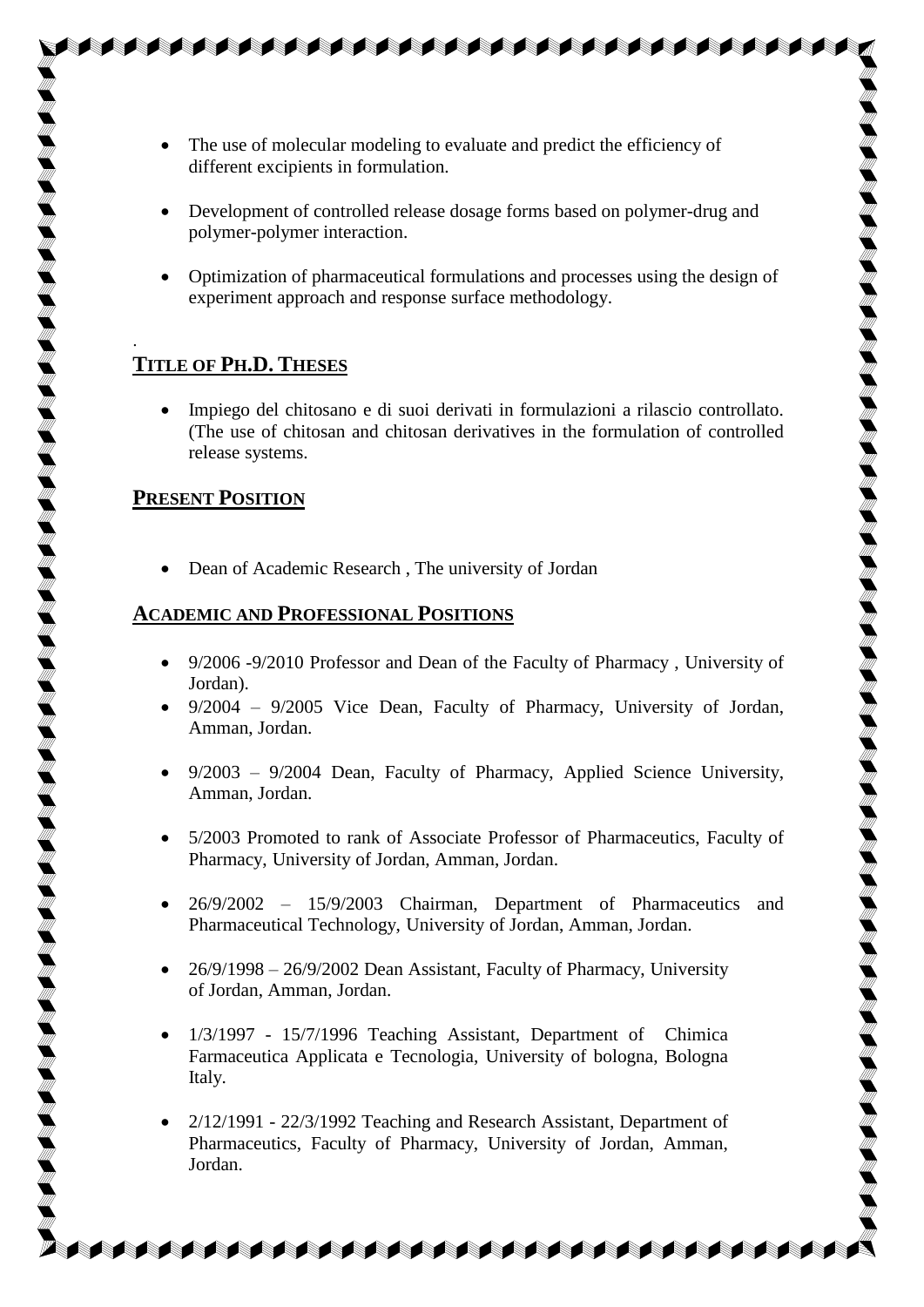15/8/1988 - 20/11/1991 Pharmacist, King Hussein Medical Center, Amman, Jordan.

AAAAAAAAAAAAAAAAA

#### **TEACHING EXPERIENCE AT THE UNIVERSITY OF JORDAN**

- Undergraduate Courses, Faculty of Pharmacy
	- $\circ$  Industrial pharmacy(1) Course, Fourth year students
	- o Practical Industrial(1), Fourth year students
	- o Industrial Pharmacy (II) Course, Fourth year students
	- o Practical Industrial Pharmacy (II) Course, Fourth year students
	- o Advance Pharmaceutical Technology Course, Fifth year students
- Postgraduate M.Sc Courses
	- o Drug Delivery(I), Faculty of Pharmacy
	- o Drug Delivery(II), Faculty of Pharmacy
	- o Quality Control of Pharmaceutical Dosage Forms, Faculty of Medicine (For M. Sc students in Toxicology), Faculty of Medicine

## **M.SC STUDENT SUPERVISION**

- **Supervisor of** MSc thesis, Oral Delivery of Protein / Polypeptide Using Chitosan Derivatives. Ehab Shamleh.
- **Co-Supervisor of** MSc thesis, Preparation of novel matrices based on alginatechitosan phthalate composites via ionotropic cross linking with calcium (II) and/or zinc (II) and their evaluation as sustained release formulations using chlorpheniramine maleate as model drug.
- **Co-Supervisor of** MSc thesis, Effect of formulation variables on the drug release properties from tablets made from ionically crosslinked polymeric matrices. Rima Shenouda.
- **Supervisor of** M.Sc. thesis titled Casein drug beads, the effect of physical crosslinking using fatty acids with or without microwave irradiation) Riyam Maraqa.
- **Supervisor** of M.Sc. thesis titled (Effect of Formulation and Process Variables on Drug Release from Wax Microspheres Prepared by Solvent Evaporation) Shireen Turk.
- **Supervisor** of M.Sc. thesis titled (Optimization of Cross-linking Procedures of Chitosan Derivatives for the Preparation of Controlled Release Drug Carriers) Hadil Hussein.
- **Supervisor of** M.Sc. thesis titled (In vitro evaluation and cytocompatibility of natural polymers for local / systemic drug delivery of macromolecules) Sanaa Bardawil. Defended July, 2006.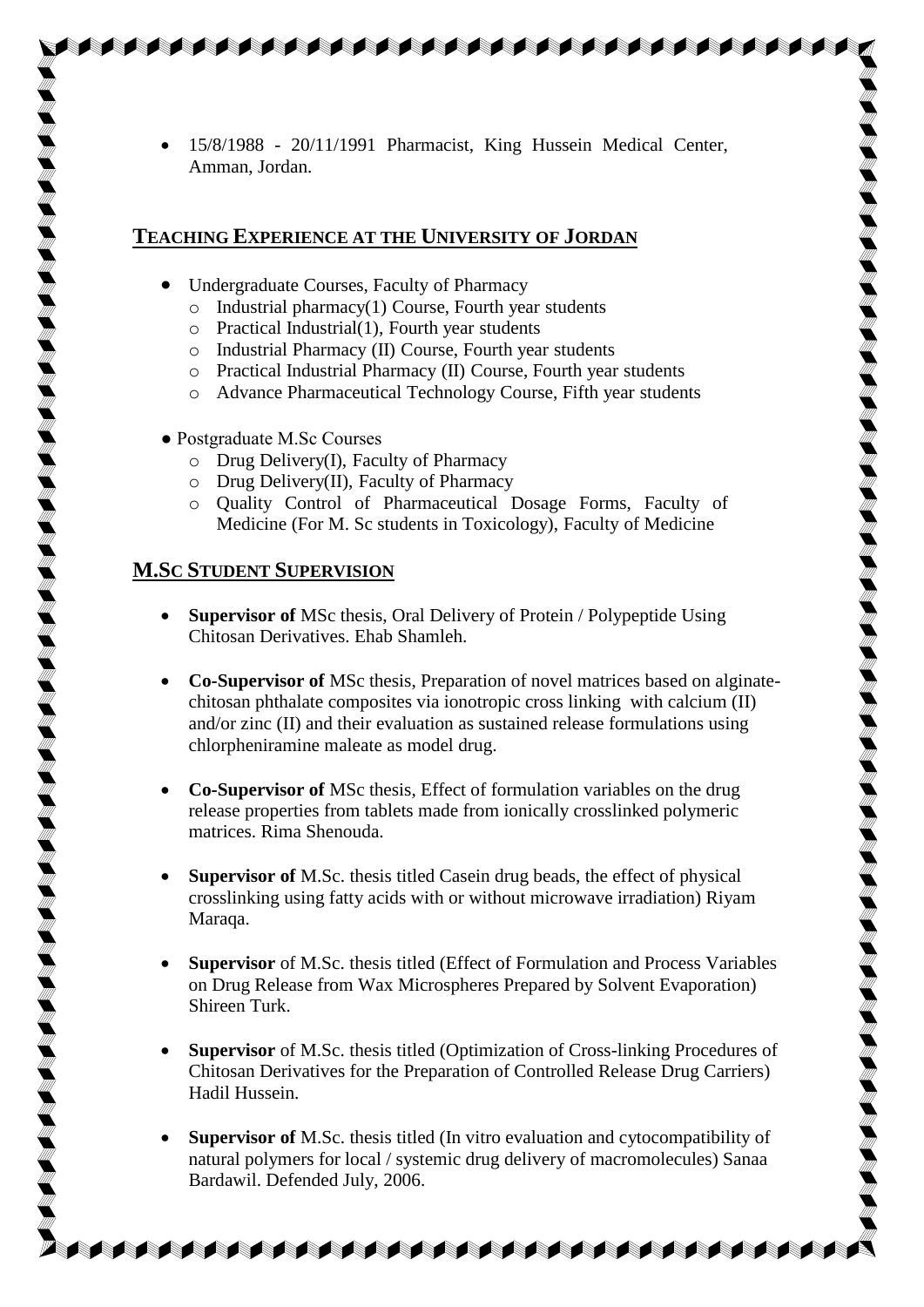- 
- **Supervisor** of M.Sc. thesis titled (Effect of Formulation Variables on the Drug Release Stability of Drug Release from Polyvinyl Acetate - Povidone Matrices). Suha Al-Muhaissen .Defended May 2006.

AAAAAAAAAAAAAAAAA

- **Supervisor of** M.Sc. thesis titled (Formulation and evaluation of microspheres containing cefuroxime acetil for oral administration) abdelhamid Abu Odeh. Defended May, 2005.
- **Supervisor** of M.Sc thesis titled (Synthesis and evaluation of a number of Ntrisubstituted chitosan derivatives as phamaceutical excipients in formulation) Nisren M. Jaber, Faculty of Pharmacy January 2002.
- **Supervisor** of M. Sc thesis titled (The use of molecular modeling to evaluate and predict the efficiency of different transdermal penetration enhancers) Hala F. Abu Shamat, Faculty of Pharmacy, January 2002.
- **Co-supervisor** of M. Sc thesis titled (The assessment of bentonite clay deposits from different location of Jordan for pharmaceutical uses) Mariam A. Moslh, Department of Earth and Environmental Science, Yarmuk University, June 2001
- **Co-supervisor** of M.Sc. thesis titled (The potentiality of the Wadi AS-Sir limestone from Ajlun area 'Ras Munif' as fillers in pharmaceutical and paint industries) Ibrahim K. Al-Fawares, Department of Earth and Environmental Science, Yarmouk Universty, November 1999.
- **Supervisor** of M.Sc Thesis titled (Preparation and evaluation of films based on novel semisynthetic polymers) Samah S.A. Ibrahem, Faculty of Pharmacy, 2002.

## **CURRENT RESEARCH PROJECTS**

- Used of Thiolated polymers as absorption enhancers for polypeptid drugs
- Synthesis of novel thermoplastic polymers with interesting biological activities, (developing a thermoplastic polymer, which we anticipate to have powerful biocidal activity).
- The synthesis and microbiological evaluation of some novel derivatives of some natural and synthetic polymers.
- Development of a pH independent matrix systems based on polymer drug interaction.
- Polymer-polymer complexes as a matrix for controlled release oral dosage forms.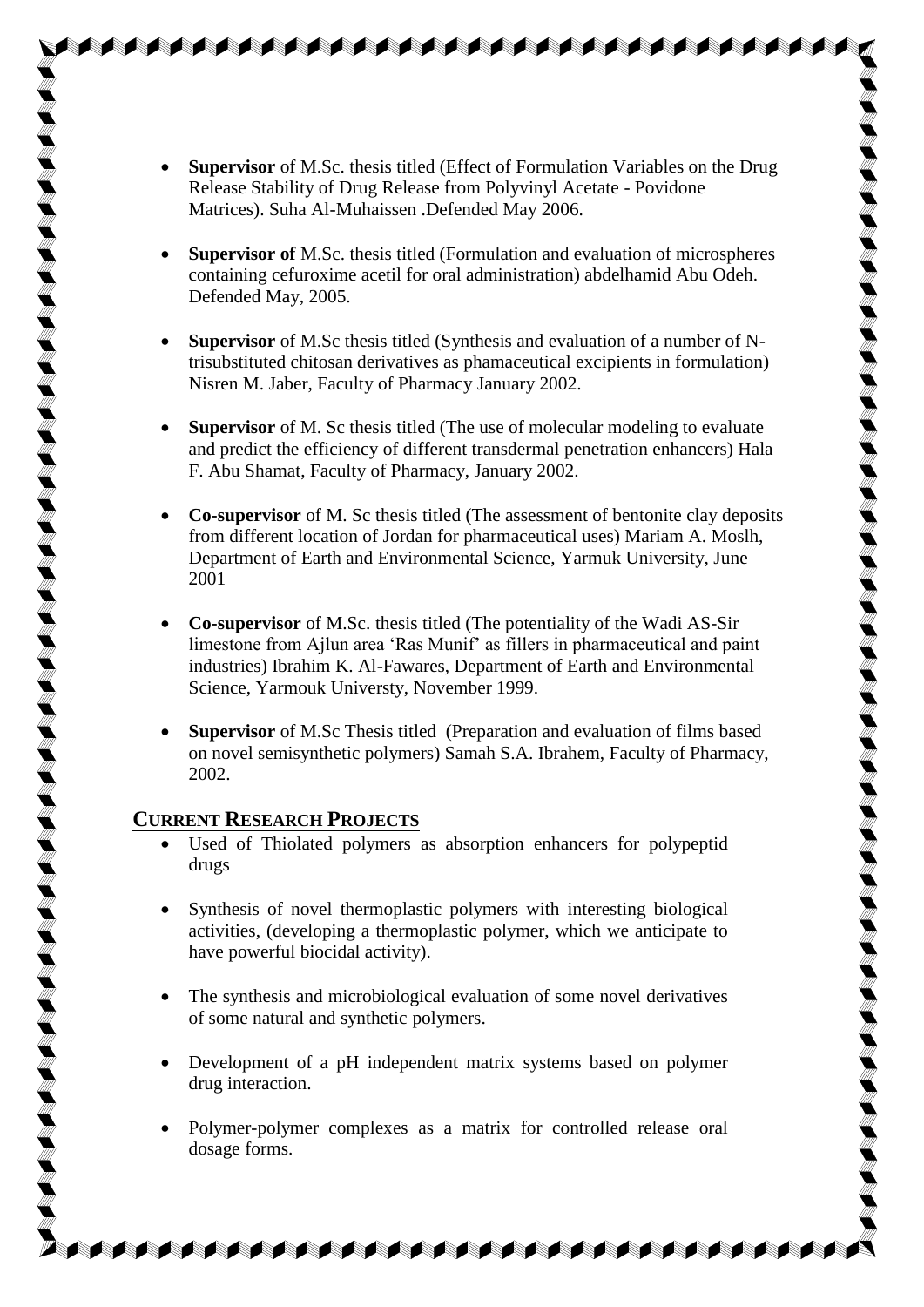Dissolution enhancement of poorly water soluble drugs using lipid based excipients.

\$\$\$\$\$\$\$\$\$\$\$\$\$\$\$\$\$\$\$\$\$\$\$\$\$\$\$

- Development and evaluation of wax microspheres for controlled drug delivery using solvent evaporation method.
- Optimization of ionic crosslinking and gelation of natural and semisynthetic polymers for controlled drug release.

#### **MEMBERSHIP IN SCIENTIFIC AND PROFESSIONAL SOCIETIES**

- Jordanian Pharmaceutical Society.
- European Chitin Society
- The European Association for International Education.

#### **SKILLS**

- Excellent command in the use of Microsoft Office applications.
- Excellent command in different data base and patent search

#### **PUBLICATIONS**

- Suha A. AlMuhaissen, Bashar AlKhalidi, Yasser Bustanji, *Khaled Aiedeh*, Mohammad K. Mohammad and Hatim S. AlKhatib. Evaluation of Binary Carrier System for the Dissolution Enhancement of a High Dose Poorly Soluble Drug. **Jordan Journal of Pharmaceutical Sciences, 5(1): 30-40 (2012).**
- Hatim S., Alkhatib, *Khaled, M.,aiedeh*, Mohammad Mohammad, Effects of Thermal Curing Conditions on Drug Release form Polyvinyl Acetate-Polyvinyl Pyrrolidone Matrices, **AAPS PharmSCiTech (11(1)-253-266)**
- Mohammad Mohammad, *Khaled, M., aiedeh*, Hatim S., Alkhatib, A comparative Enzymatic Inhibtion Assay as a surrogate Indicator of Pharmaceutical and Potency Equivalence of Two Orlistat formulation, **Jordan Journal of Pharmaceutical Science, volume 3, no.2, 2010**
- Maraqa, Riyam, Bani-Jaber, Ahmad, *Aiedeh, Khaled*, Hamdan, Imad. Drugloaded casein beads: Influence of different metal types on cross-linkers and oleic acid as a plasticizer on some properties of the beads. **( J. DRUG. DEL. SCI. TECH., 19(2) 125-131 2009 ).**
- Sweileh, Bassam, Al-Hiari, Yusuf, *Aiedeh, Khaled*. A new nonnphosgene route to poly (bisphenol-A carbonate) by melt phase interchange reactions of alkylene diphenyl dicarbonates with bisphenol A. **J. Appl. Polym. Sci.,** [110,](http://www3.interscience.wiley.com/journal/121389697/issue)  [4](http://www3.interscience.wiley.com/journal/121389697/issue)**,** 2278 – 2292**, 2008**.

**AAAAAAAAAAAAAAAAAAAAAAAAA**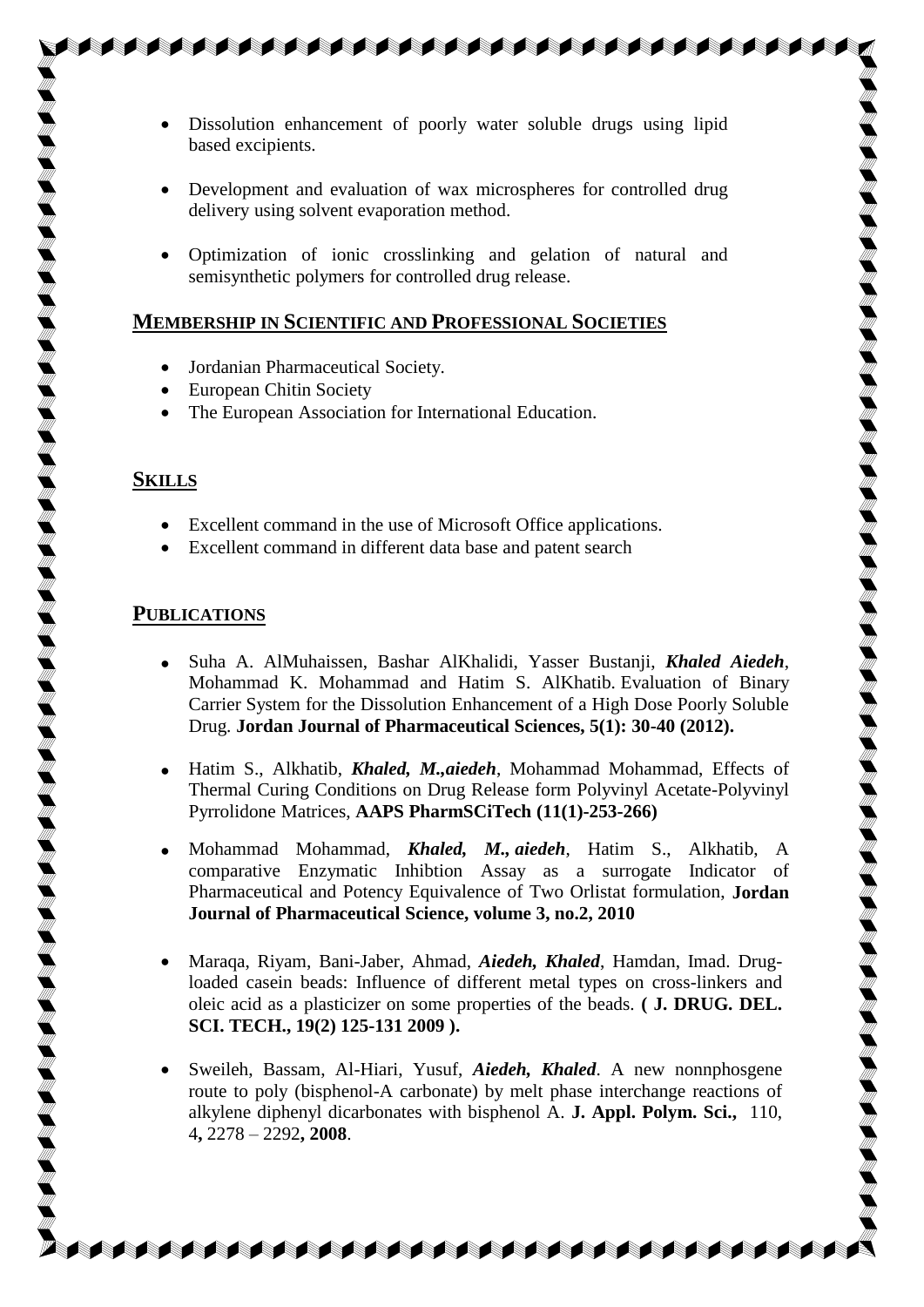AlKhatib, Hatim S.; *Aiedeh, Khaled M.*; Bustanji, Yasser; Hamed, Saja; Mohammad, Mohammad K, AlKhalidi, Bashar. Interaction of Chitosan Succinate with Buspirone HCl: Implications for pH-Indepenedent Release from Hypromellose Matrices. **Eur. J. Pharm. Biopharm.** 70, 3, 804-812, **(2008)**.

- *Aiedeh, Khaled M.*, Mohammad, Mohammad, AlKhatib, Hatim S., Bustanji, Yasser. Synthesis and Pharmaceutical applications of Chitosan Triacetic Acid Sodium Salt. **Eur. J. Pharm. Biopharm.**, 69, 2, 735-742 **(2008)**.
- Al-Zoubi, Nizar, AlKhatib, Hatim *S.,* Bustanji, Yasser, *Aiedeh, Khaled*. Sustained-release buspirone HCl microparticles produced by cospray-drying with aqueous polymeric dispersions. **(In Press, Eur. J. Pharm. Biopharm.)**.
- *Aiedeh, Khaled M.*; Taha, Mutasem O.; Al-Hiari, Yusuf; Bustanji, Yasser; AlKhatib, Hatim S. Effect of Ionic Crosslinking on The Drug Release Properties of Chitosan Diacetate Matrices. (Journal of Pharmaceutical Sciences, 96(1), 38- 43 (2007).
- AlKhatib, Hatim S., *Aiedeh, Khaled M.*, Taha, Mutasem O., Bustanji, Yasser, and Sweileh, Bassam. Synthesis and in Vitro Evaluation of Iron-Crosslinked N-Methyl and N-Benzyl Hydroxamated Derivatives of Alginic Acid as Controlled Release Carriers. (European Polymer Journal, 42, 2464-2474 (2006).
- *Aiedeh, Khaled M.*, AlKhatib, Hatim, Zoubi, Nizar, and Taha, Mutasem O. Application of Novel Chitosan Derivatives in Dissolution Enhancement of a Poorly Water Soluble Drug Using Spray Drying Technique. Pharmazie, 61(4), 306-311 (2006).
- Taha, Mutasem, *Aiedeh, Khaled*, Al-Hiari, Yusuf and Al-Khatib, Hatim. Synthesis of Zinc-Crosslinked Thiolated Alginic acid Beads and their In Vitro Evaluation as Potential Enteric Delivery System Utilizing Folic Acid as Model Drug. Pharmazie, 60(10), 736-742 (2005).
- *Aiedeh, Khaled*, Taha, Mutasem and Al-Khatib, Hatim. Evaluation of Chitosan-Succinate and Chitosan-Phthalate as Enteric Coating Polymers for Diclofenac Sodium Tablets. J. Drug Del. Sci. Tech., 15(3) 207-211 (2005).
- *Aiedeh, K.*; Taha, M. O.; Sweileh, B., Testosterone-succinate-dextran and testosterone-succinate-polyvinyl alcohol conjugates: Synthesis and testosterone release in plasma. Acta Technologiae et Legis Medicamenti 12(3), 267-281 (2001).
- Amro, B. I.; Taha, M. O.; *Aiedeh, K.*, Evaluation of chitosan-triethyleneglycolphthalate as a potential matrix for chlorpheniramine maleate controlled-release oral tablets. Acta Technologiae et Legis Medicamenti 12(3), 239-252 (2001) .
- *Aiedeh, K.*; Taha, M. O., Synthesis of iron-crosslinked chitosan succinate and iron-crosslinked hydroxamated chitosan succinate and their in vitro evaluation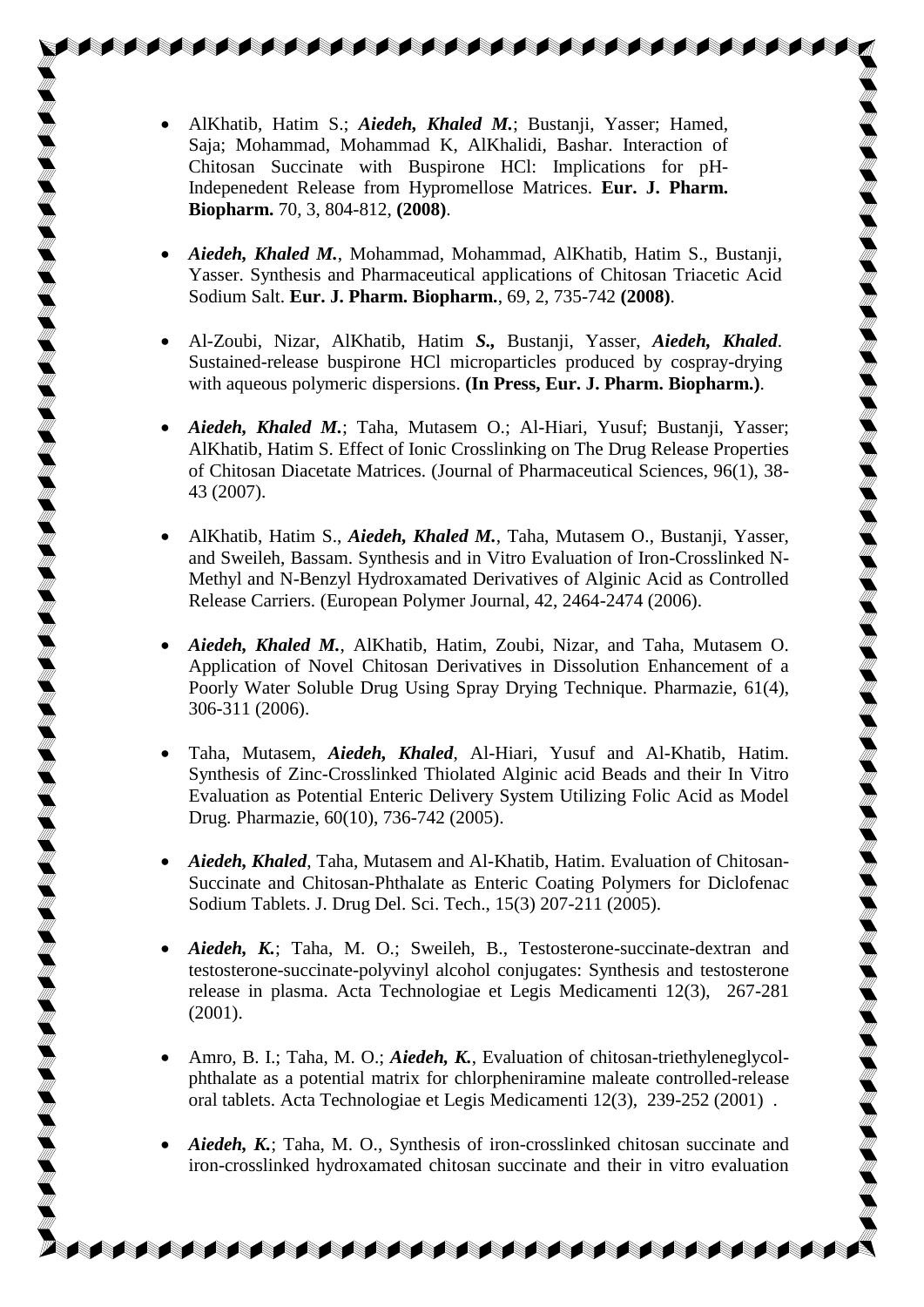as potential matrix materials for oral theophylline sustained-release beads. Eur. J. Pharm. Sci. (2001), 13(2), 159-168.

**AAAAAAAAAAAAAAAAAAAAAAAA** 

- Taha, M. O.; *Aiedeh, K. M.*; Amro, B., Investigation of the suitability of chitosan-triethylene glycol phthalate as a matrix in prolonged-release, potentially orally administered, chlorpheniramine maleate granules. S.T.P. Pharma Sci. 10(5), 395-400 (2000).
- Aburjai, T.; Amro, B. I.; *Aideh, K.*; Abuirjeie, M.; Al-Khalil, S., Second derivative ultraviolet spectrophotometry and HPTLC for the simultaneous determination of vitamin C and dipyrone. Pharmazie 55(10), 751-754 (2000).
- Taha, M. O.; *Aiedeh, K.*, Synthesis of iron-crosslinked hydroxamated alginic acid and its in vitro evaluation as a potential matrix material for oral sustainedrelease beads. Pharmazie. 55(9), 663-667 (2000).
- *Aiedeh, Khaled*; Taha, Mutasem O., Synthesis of chitosan succinate and chitosan phthalate and their evaluation as suggested matrixes in orally administered colon-specific drug delivery systems. Archiv der Pharmazie (Weinheim, Germany) 332(3), 103-107 (1999).
- *Aiedeh, Khalid M.*; Taha, M. O., Synthesis of chitosan triethylene glycol phthalate and its evaluation as a binder in wet granulation procedures. Pharmazie, 54(8), 614-619 (1999).
- *Aiedeh, K.*; Orienti, I.; Bertasi, V.; Zecchi, V., Chitosan and chitosan linked to triethylene glycol glutarate or betaine as tabletting excipients for the sustained release of indomethacin. S.T.P. Pharma Sci, 8(5), 291-296, (1998).
- *Aiedeh, K.*; Gianasi, E.; Orienti, I.; Zecchi, V., Chitosan microcapsules as controlled-release systems for insulin. J. Microencapsulation. 14(5), 567-576 (1997).
- Orienti, I.; *Aiedeh, K.*; Zecchi, V., Fatty acid substituted poly(vinyl alcohol)s. Proposal for a new polymer suitable for biodegradable microspheres. Proc. Int. Symp. Controlled Release Bioact. Mater. 24th 495-496, (1997).
- Orienti, I.; *Aiedeh, K.*; Ponti, C.; Gianasi, E.; Zecchi, V., Progesterone loaded chitosan microspheres. Effect of triethylene glycol glutarate linked to the chitosan molecule on drug release. S.T.P. Pharm. Sci., 6(6), 424-429, (1996).
- Orienti, I.; Gianasi, E.; *Aiedeh, K.*; Zecchi, V., Microparticles of BSA substituted with deoxycholic acid and triethylene glycol glutarate. Correlations between the physicochemical properties of the matrix and the release kinetics. J. Pharm. Belg. 51(3), 125-130, (1996).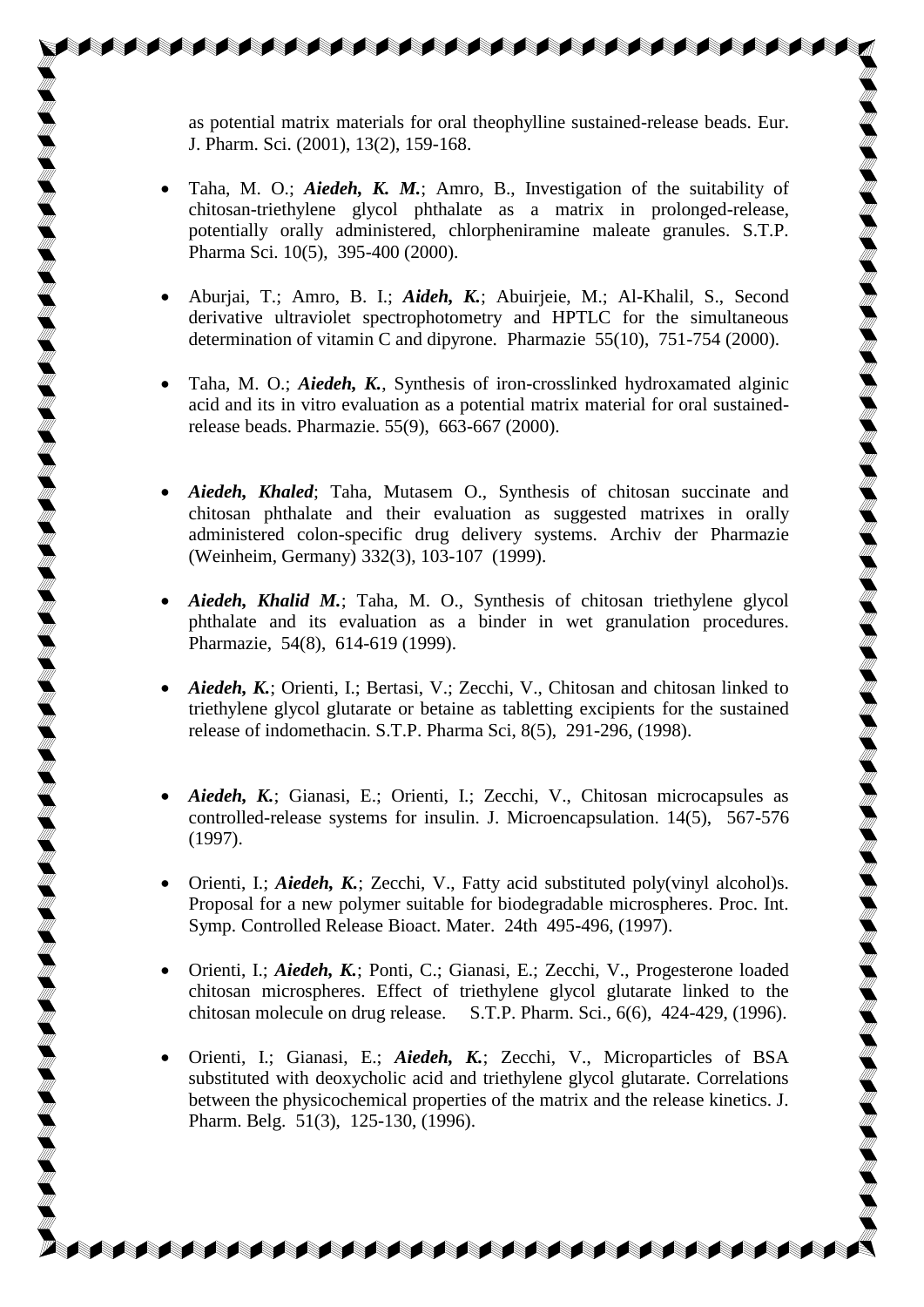Indomethacin-loaded chitosan microspheres. Correlation between the erosion process and release kinetics. Orienti, I.; *Aiedeh, K.*; Gianasi, E.; Bertasi, V.; Zecchi, V. J. Microencapsulation (1996), 13(4), 463-472.

**AAAAAAAAAAAAAAAAAAAAAA** 

- Orienti, Isabella; *Aiedeh, Khaled*; Gianasi, Elisabetta; Ponti, Cristina; Zecchi, Vittorio., Chitosan-indomethacin conjugates. Effect of different substituents on the polysaccharide molecule on drug release. Arch. Pharm. (Weinheim, Ger.) 329(5), 245-250 (1996).
- Orienti, Isabella; *Aiedeh, Khaled*; Gianasi, Elisabetta; Coppola, Antonietta; Zecchi, Vittorio. Microspheres of poly(2-hydroxyethyl methacrylate-co- $\Box$ methacryloyloxyethyldeoxycholate) crosslinked with ethylene glycol dimethacrylate. Pharm. Acta Helv. 70(3), 241-246, (1995).
- Orienti, I.; Gianasi, E.; *Aiedeh, K.*; Zecchi, V., Indomethacin loaded PHEMA microspheres. Effect of drug concentration in the monomer-crosslinker mixture on the release kinetics. J. Pharm. Belg. 50(1), 11-18, (1995).
- Orienti, I.; Segurini, P.; Gianasi, E.; *Aiedeh, K.*; Conte, U.; Zecchi, V., Effect of drug concentration in the monomer/crosslinker mixture on the loading levels and the release kinetics of non-steroidal anti-inflammatory drugs from ethylene glycol dimethacrylate cross-linked polyhydroxyethyl methacrylate microspheres. S.T.P. Pharma Sci., 4(6), 431-436 (1994).

## **CONFERENCES, MEETINGS AND WORKSHOPS**

.

- AlMuhaissen, Suha A.; AlKhalidi, Bashar; Bustanji, Yasser; Aiedeh, Khaled; Mohammad, Mohammad K. and AlKhatib, Hatim S. Evaluation of Binary Carrier System for the Dissolution Enhancement of a High Dose Poorly Soluble Drug. Faculty of Pharmacy (University of Jordan) Scientific Day, Amman, Jordan, April 28th, 2011.
- AlKhatib, Hatim S.; *Aiedeh, Khaled M.*; Bustanji, Yasser; Hamed, Saja; Mohammad, Mohammad K.; AlKhalidi, Bashar; Najjar, Samer. Modulation of Buspirone HCl Release from Hypromellose Matrices Using Chitosan Succinate: Implications for pH Independent Release. Submitted Abstract for the Jordan Royal Medical Services Conference to be held in May 2008.
- Al-Zoubi, Nizar, Al Khatib, Hatim, Bustanji, Yasser and *Aiedeh, Khaled*. Sustained release buspirone HCl microparticles prepared by cospray-drying with aqueous polymeric dispersions. Poster presentation, 13th Pan-Hellenic Pharmaceutical Congress, Athens, Greece, May 12-14, 2007.
- AlKhatib, Hatim S.; Mohesin, Suha; *Aiedeh, Khaled* and Bustanji, Yasser. Effect of Formulation variables on the Drug Release Stability of Polyvinyl Acetate / Povidone – Based Matrices. Poster Presentation. 8th International Symposium on Pharmaceutical Sciences (ISOPS8), Ankara, Turkey, June 13th-16th, 2006.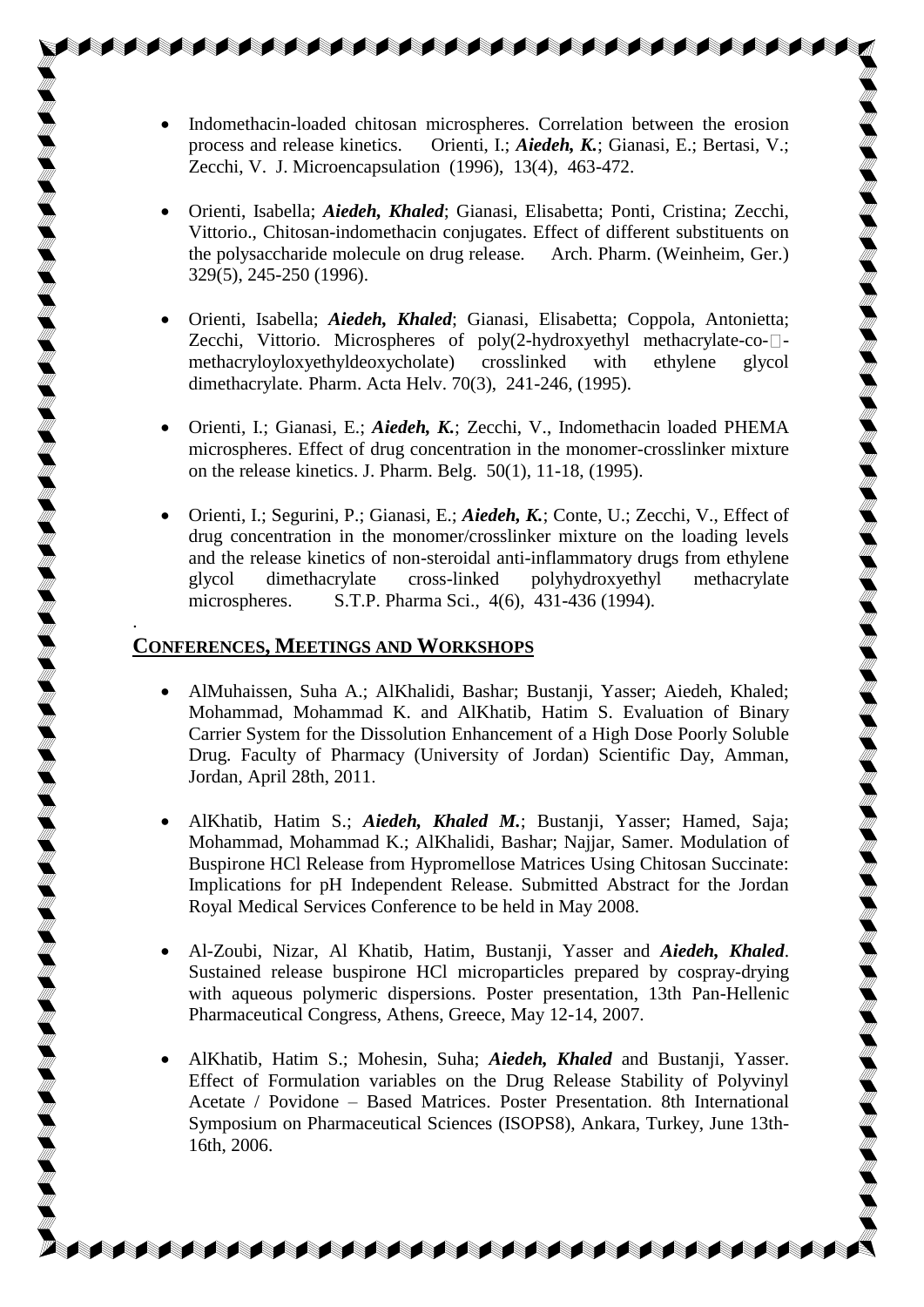*Aiedeh, Khaled M.*; AlKhatib, Hatim S. and Taha, Mutasem O. Evaluation of Anionic Chitosan Derivatives as Enteric Coating Polymers for Diclofenac Sodium Tablets. Poster Presentation. 8th International Symposium on Pharmaceutical Sciences (ISOPS8), Ankara, Turkey, June 13th-16th, 2006.

**AAAAAAAAAAAAAAAAAAAAA** 

- AlKhatib, Hatim; *Aiedeh, Khaled* and Bustanji, Yasser. Interaction of casein and Diltiazem HCl: Implications for Controlled Release Formulation. The 3rd International Conference of the Royal Medical Services (In collaboration with the Royal College of Physicians of London), Amman, Jordan, April 5th-8th 2006.
- *K. Aiedeh*., A post-graduate Program In Pharmaceutical Sciences at Bologna University : Academic Achievement and Life Experience, Higher Education in The European Union, 25-26 October 1999, Faculty of Student Affairs, University of Jordan, Amman-Jordan.
- *K. Aiedeh*, E. Gianasi, I. Orenti, V. Zecchi, Loading and release of NSAIDs in poly(2-hydroxyalchyl methacrylate) matrices. 34° Simposio AFI (Associazione Farmaceutici Industria) 1994, Venezia San Giuliaano-11-13 Maggio, Italy
- Orenti, I., *K. Aiedeh*, V. Zecchi, Erosione e cinetiche di rilascio in matrici bioerodibili. 35° Simposio AFI (Associazione Farmaceutici Industria) 1995, Centro Congressi 'Le Conchiglie'- Riccione Italy
- Orienti, *K. Aiedeh*, V. Zeechi, Fatty acid substituted polyvinylalcohol. Proposal for a new polymer suitable for biodegradable microspheres. The 24th International Symposium Controlled Release of Bioactive Materials, 1997, Stockholm, Sweden.
- *K. Aiedeh*, Progesterone Loaded Chitosan Microspheres of Triethylene Glycol Glutarate linked to the Chitosan Molecule on Drug Release. The first Italian Jordanian Conference, 1998
- *K. Aiedeh*, M. Taha, Synthesis of Iron-Crosslinked Hydroxamated Alginic Acidand its In vitro Evaluation as a Potential Material for Oral Sustained – Release Beads. The 2nd International Conference of the Faculty of Pharmacy , October,2001, Amman-Jordan

## **BOOKS**

- V. Zecchi, *K. Aiedeh*, I. Orienti, Controlled drug delivery systems in Chitin Handbook Edited by Riccardo A.A. Muzzarelli and Martin G. Peter European Chitin Society, Lyon, 1997.
- W. Saqqa, *K. Aiedeh*, M. Taha, Industrial assessment of limestone from north and northwestern Jordan for pharmaceutical application. The Higher Council for Science and Technology, Amman, Jordan, 2004.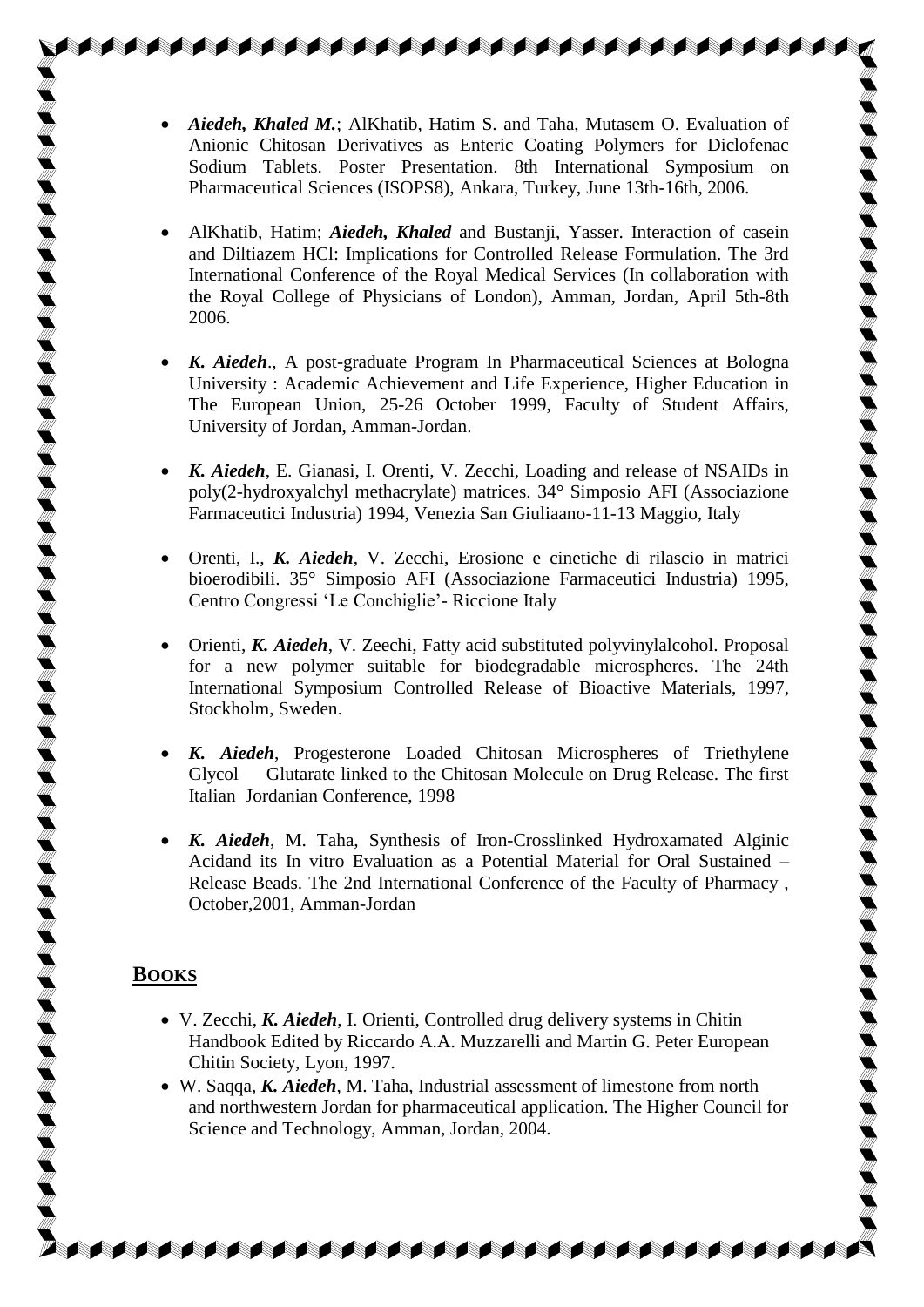#### **ACTIVITIES**

- **عضو مجلس أمناء جامعة العلوم والتكنولوجيا األردنية**
	- **•** عضو مجلس الجامعة الأردنبة
	- **•** عضو مجلس عمداء الجامعة الأر دنبة .
	- رئيس تحرير مجلّة در اسات / الجامعة الاردنية.
- رئٍس هزلس الجحج العلوً / عوبدح الجحج العلوً / الزبهعخ االردًٍخ.
- Member, High Committee of Food and Drugs, Jordan Food and Drug Administration, Since 2006.
- Member, Technical Committee for Drug Approval and Registration, Jordan Food and Drug Administration, Since 2002.
	- عضى اللزٌخ الوؤسسٍخ لشركخ التمٌٍخ الصٍذالًٍخ لعبم 2004 .
	- عضو اللجنة الفنية لو ضع تعليمات تنظيم عمل مختبر الر قابة الدو ائية بتار يخ .
- المشـاركة فـي البرنـامج التدريبي حـول تطبيقـات النظـائر المشـعة فـي التكنولوجيـا الحيويـة خالا الفترح .1998/9/23-5
	- ه عضو مجلس مركز حمدي منكو للبحوث العلمية
		- عضى هزلس هركس الوٍبٍ والظبلخ والجٍئخ.
		- ه حضو لجنة اعتماد المجلات/ الجامعة الأردنية.
	- عضو لجنة محطة العلوم البحرية / الجامعة الأر دنية.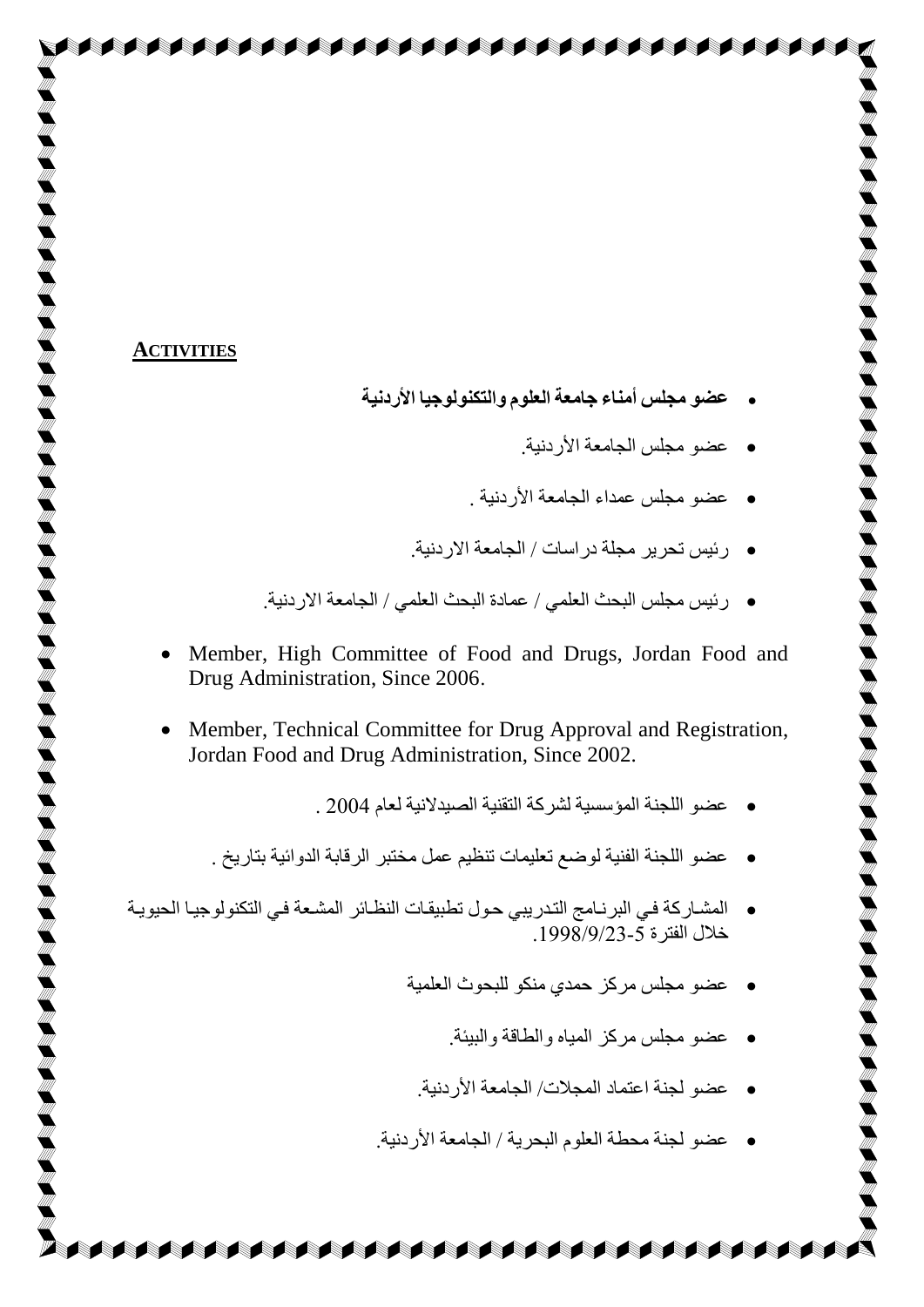- عضو مجلس إدارة صندوق التبر عات.
- عضو اللجنة الطبية والصيدلانية / صندوق دعم البحث العلمي /وزارة التعليم العالي.
- مقرر لجنة تعليمـات حقوق الملكيـة الفكريـة: بـراءات الاختـراع، والتـأليف ، والنشـر فـي الحامعة الار دنبة

AAAAAAAAAAAAAAAAAA

- رئيس فريق اعتماد كليات الصيدلة في الجامعات اليمنية<sub>.</sub>
- عضو لجنة الجامعة و المجتمع خلال العام الجامعي 1999/1998.
	- ه منسق لجنة السلامة العامة خلال العام الجامعي 1999/1998.
- الوشبركخ ً ورشخ العول ثعٌىاى )قمىق الورٌض( ً .1999/6/28
- المشـار كة فـي أعمـال تطبيقـات حاسـو بية للدر اسـات المتعلقـة بثبـات الأدو يــة فـي الصـنـاعة الدو ائية
- المشساركة فسى عضسوية اللجنسة التسى زارت البرتغـال لتقيـيم وشـائق انتــاج مستحضــر Heparin/Hilkma في مصـانع ادوية الحكمة بتاريخ 2002/4/24.
- التر شيح لجائز ة وزار ة التعليم العالي والبحث العالمي للباحثين المتميز ين/الجبائز ة التقدير يـة لعبم .2004
	- الترشيح لنيل جائز ة عبد الحميد شومان للباحثين العرب الشبان لعام 2003.
- حضور ندوة "تسجيل الأدوية المحضرة بيولوجياً" في سويسرا في الفترة مابين 3-.2005/3/4
	- المشاركة في ورشة عمل بعنوان تقييم الأدوية الجنيسة خلال الفترة 4-1/5/4/6.

**A A BASA SA BAGA SA BAGA SA BAGA SA BAGA SA BAGA** 

- المشاركة في ورشة عمل حول تسجيل الأدوية المنتجة حيويا بالتعاون مع منظمة الغذاء والدواء الأمر بكيةً من 3-2005/12/4-
	- عضو اللجنة التنفيذية للجمعية العلمية لكليات الصيدلة في الوطن العربي
		- عضو في اللجنة الفنية والمهنية/مستشفى الجامعة الاردنية
			- عضو في اللجنة الإدار بة/مستشفى الجامعة الإر دنبة
			- عضى ً اللزٌخ العلٍب/الوؤسسخ العبهخ للق اء والذواء